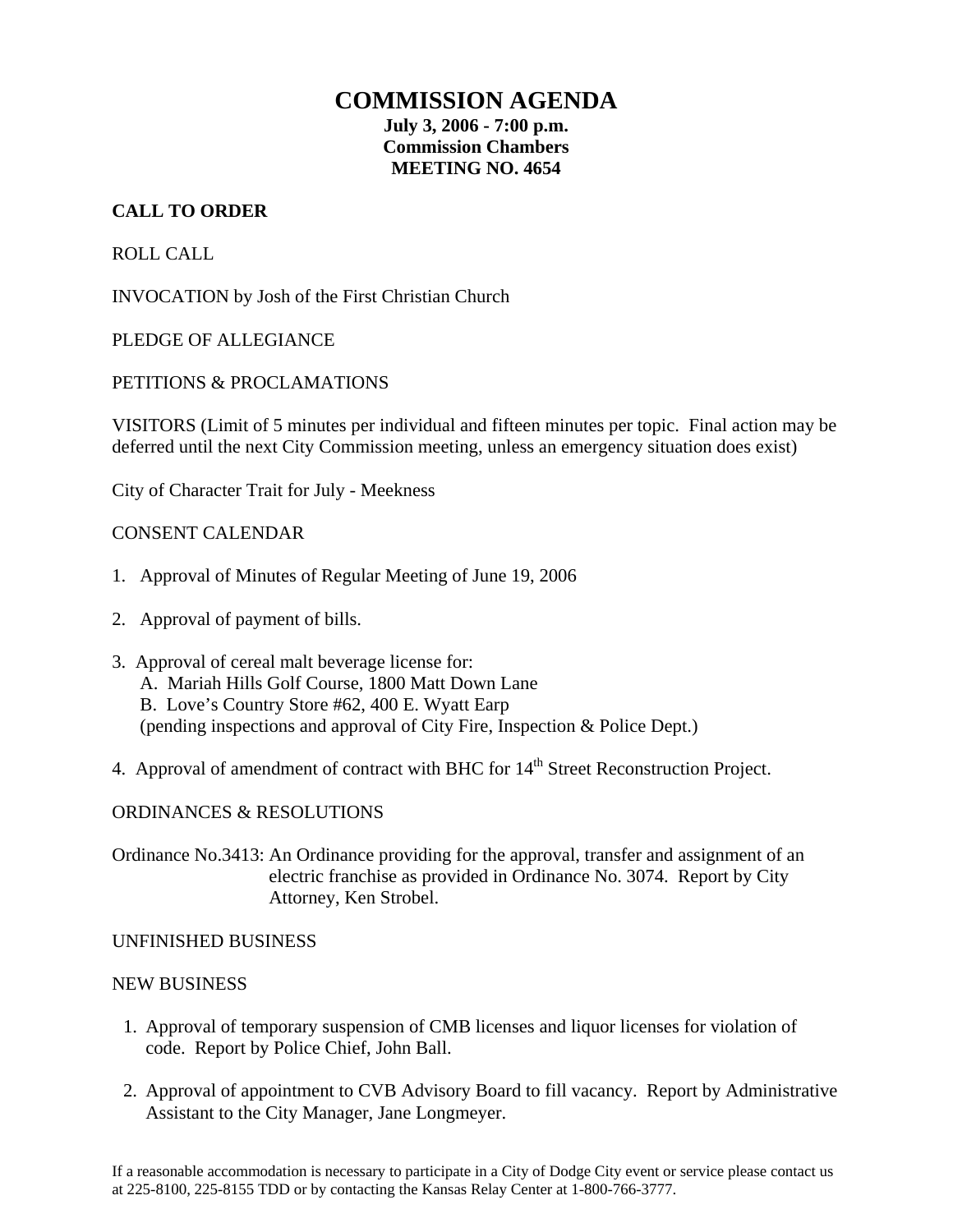#### OTHER BUSINESS

Commissioners City Manager

EXECUTIVE SESSION to discuss pending litigation with attorney and employee negotiations.

ADJOURNMENT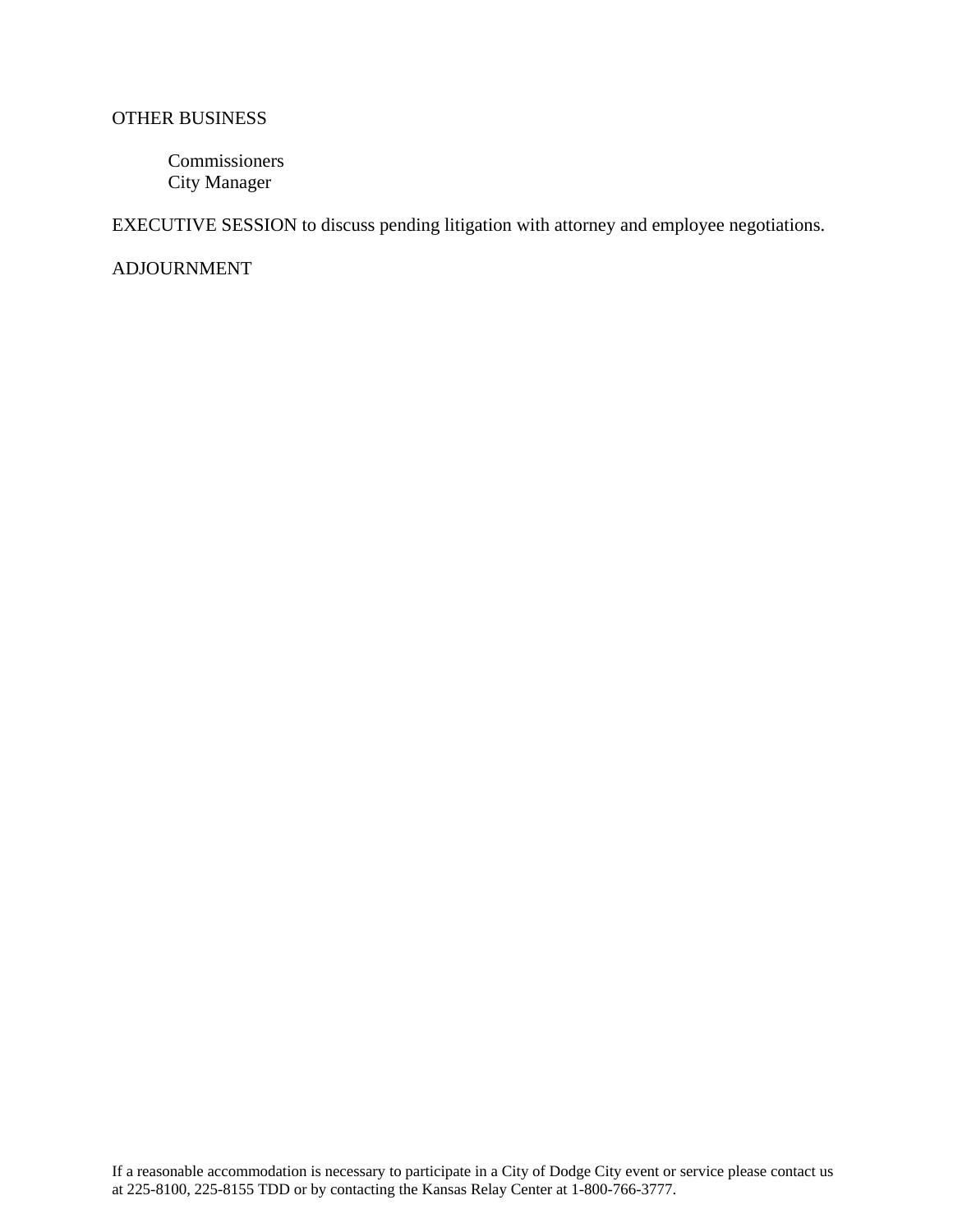#### **MINUTES June 19, 2006 - 7:00 p.m. MEETING NO. 4653**

MAYOR Jim Sherer called the regular meeting to order at 7:00 p.m.

RESPONDING TO ROLL CALL were May Jim Sherer, Commissioners Kent Smoll, Rick Sowers, and Jim Lembright. Reported absent was Commissioner Terry Lee

Invocation was let by Rev. Dennis Zimmerman of St. Cornelius Episcopal Church

The PLEDGE OF ALLEGIANCE was recited.

PETITIONS & PROCLAMATIONS

VISITORS (Limit of 5 minutes per individual and fifteen minutes per topic. Final action may be deferred until the next City Commission meeting, unless an emergency situation does exist)

The CONSENT CALENDAR was approved on a motion by Commissioner Smoll, seconded by Commissioner Lembright, by a vote of 4-0.

- 1. Approval of Minutes of Regular Meeting of June 5, 2006
- 2. Approval of payment of bills.
- 3. Approval of cereal malt beverage license for: A. Love's Country Store, 1108 W. Wyatt Earp (pending inspections and approval of City Fire, Inspection & Police Dept.)

#### ORDINANCES & RESOLUTIONS

Resolution 2006-10: A Resolution for the temporary suspension and waiver of certain provisions of Ordinance No. 2838 and the Uniform Fire Code, pertaining to the discharge of fireworks within the City Limits of the City of Dodge City, Kansas was adopted on a motion by Commissioner Lembright, seconded by Commissioner Sowers, by a vote of 4-0.

#### UNFINISHED BUSINESS

#### NEW BUSINESS

1. A bid for Taxiway B Rehabilitation Project from APAC of Dodge city for the base bid and bid alternate A (asphalt) for a total bid of \$1,027,190.25 was approved on a motion by Commissioner Smoll, seconded by Commissioner Lembright, by a vote of 4-0. This project is 95% FAA funded and 5% local match for an estimated \$51,360.25.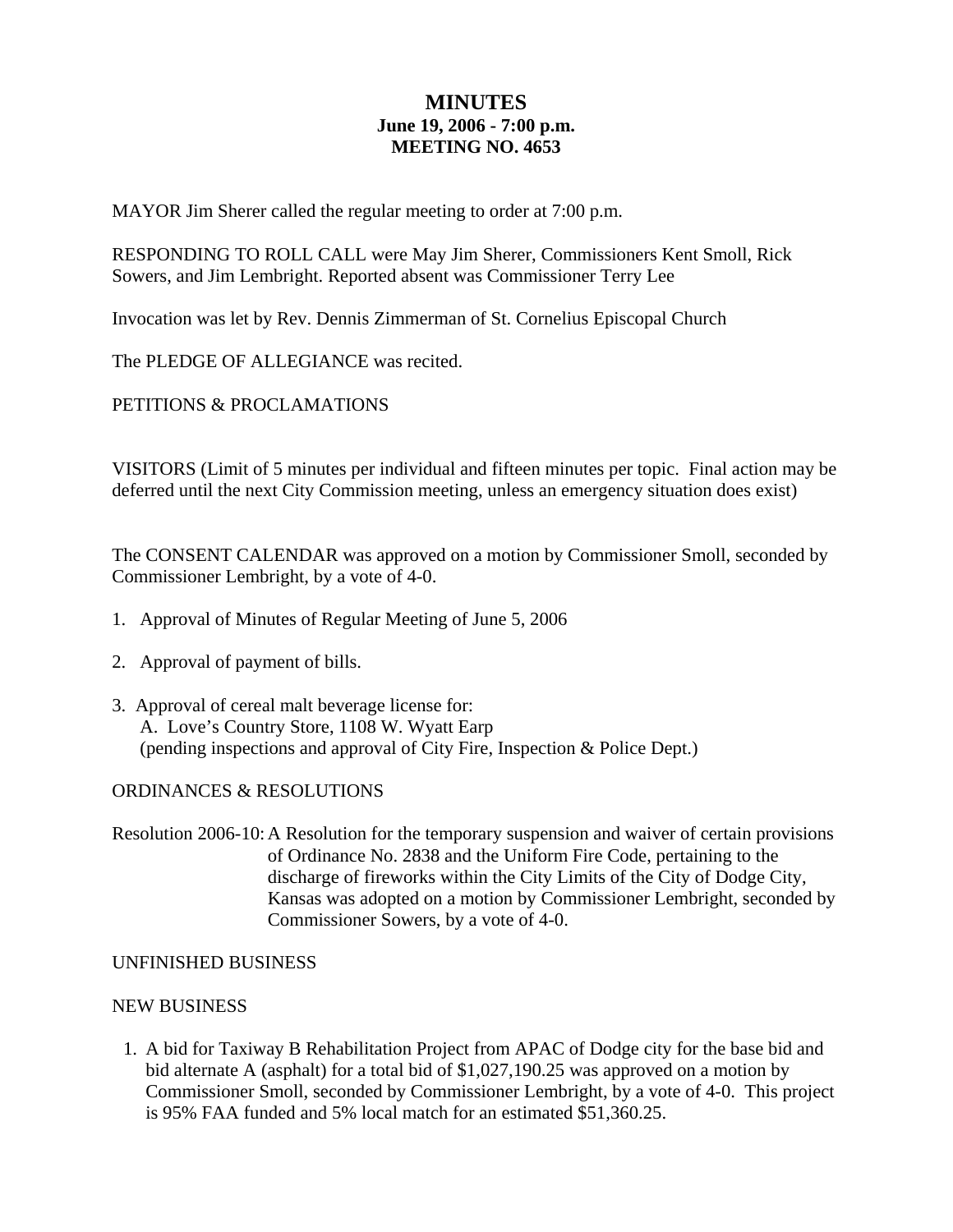#### OTHER BUSINESS

Commissioner Smoll reminded everyone the USBL Tournament will be in town this weekend.

On a motion by Commissioner Smoll, seconded by Commissioner Sowers, the meeting adjourned by a vote of 4-0.

 $\overline{\phantom{a}}$  , which is a set of the set of the set of the set of the set of the set of the set of the set of the set of the set of the set of the set of the set of the set of the set of the set of the set of the set of th

V. James Sherer, Mayor

ATTEST:

Nannette Pogue, City Clerk

\_\_\_\_\_\_\_\_\_\_\_\_\_\_\_\_\_\_\_\_\_\_\_\_\_\_\_\_\_\_\_\_\_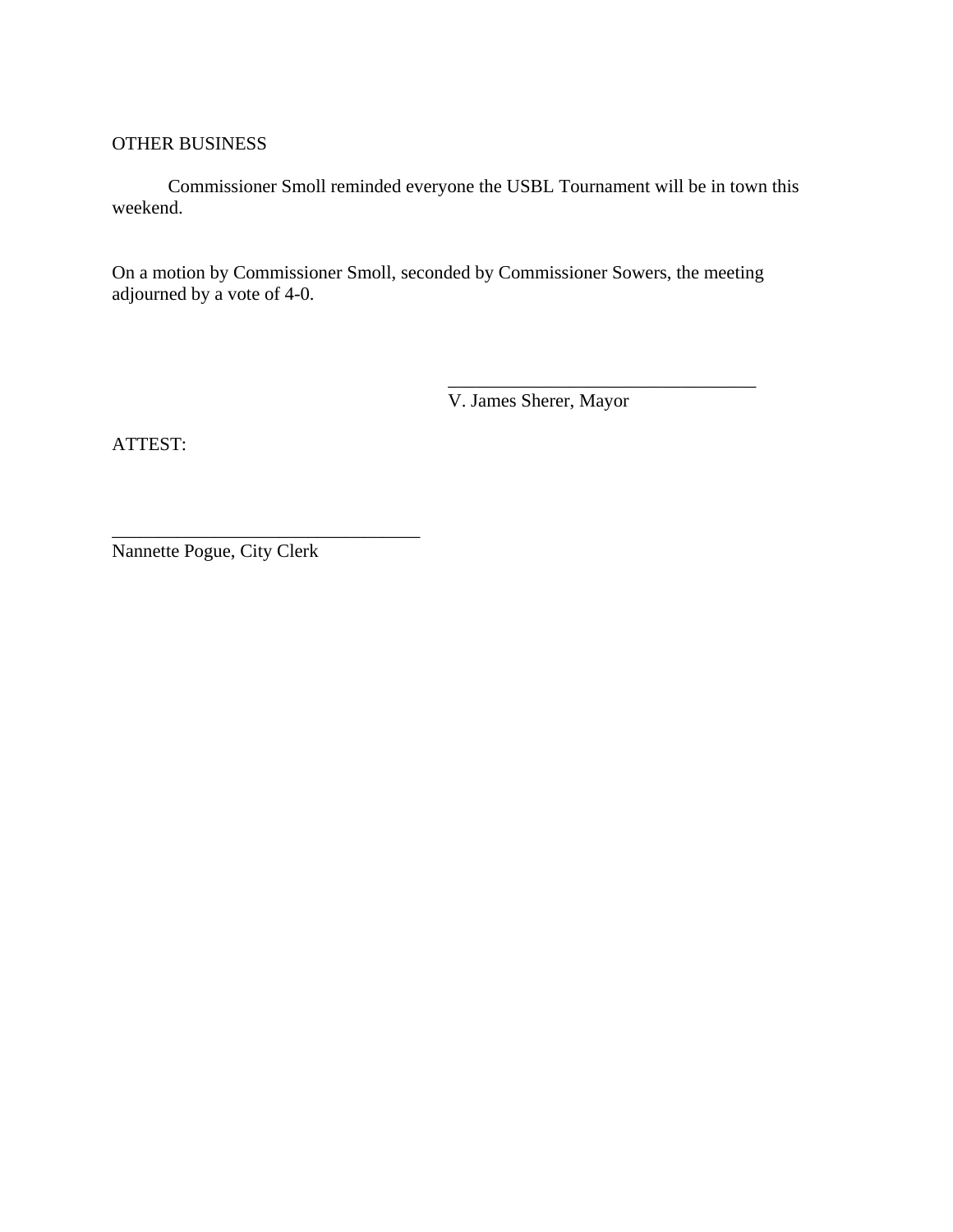|                                                                                                                                                                                                                                                                                                                                                                                                                                                                 | (This form prepared by the Attorney General's office)                                                                                                                                                                                                                                                                                                             |
|-----------------------------------------------------------------------------------------------------------------------------------------------------------------------------------------------------------------------------------------------------------------------------------------------------------------------------------------------------------------------------------------------------------------------------------------------------------------|-------------------------------------------------------------------------------------------------------------------------------------------------------------------------------------------------------------------------------------------------------------------------------------------------------------------------------------------------------------------|
|                                                                                                                                                                                                                                                                                                                                                                                                                                                                 | (Corporate Application Form)                                                                                                                                                                                                                                                                                                                                      |
|                                                                                                                                                                                                                                                                                                                                                                                                                                                                 | APPLICATION FOR LICENSE TO RETAIL CEREAL MALT BEVERAGES                                                                                                                                                                                                                                                                                                           |
|                                                                                                                                                                                                                                                                                                                                                                                                                                                                 | COUNTY, KANSAS,                                                                                                                                                                                                                                                                                                                                                   |
|                                                                                                                                                                                                                                                                                                                                                                                                                                                                 | TO THE GOVERNING BODY OF THE CITY OF $\overline{DOGE}$ C <sub>1</sub> TY                                                                                                                                                                                                                                                                                          |
| or                                                                                                                                                                                                                                                                                                                                                                                                                                                              |                                                                                                                                                                                                                                                                                                                                                                   |
|                                                                                                                                                                                                                                                                                                                                                                                                                                                                 |                                                                                                                                                                                                                                                                                                                                                                   |
|                                                                                                                                                                                                                                                                                                                                                                                                                                                                 | THE BOARD OF COUNTY COMMISSIONERS OF $\sqrt{F} \mathcal{D} \mathcal{R} \mathcal{D}$ county, kansas.                                                                                                                                                                                                                                                               |
|                                                                                                                                                                                                                                                                                                                                                                                                                                                                 | GENTLEMEN-On behalf of the <i>MARIAH HULS GOLF COURSE</i><br>corporation whose principal place of business is <i>MARIAH HULS GOLF COURSE</i>                                                                                                                                                                                                                      |
|                                                                                                                                                                                                                                                                                                                                                                                                                                                                 |                                                                                                                                                                                                                                                                                                                                                                   |
| of said corporation; for the purpose of securing such license. I make the following statements under oath:                                                                                                                                                                                                                                                                                                                                                      | and under authority of the resolution of the Board of Directors<br>of said corporation. I hereby apply for a license to retail cereal malt beverages in conformity with the laws of the State of Kansas and the<br>rules and regulations prescribed and hereafter to be prescribed by you relating to the sale or distribution of cereal malt beverages on behalf |
| 1. The proposed licensee is <i>HAUL MEININGER</i>                                                                                                                                                                                                                                                                                                                                                                                                               | 4. The name and address of the owner or owners of the premises                                                                                                                                                                                                                                                                                                    |
| corporation with principal place of business at                                                                                                                                                                                                                                                                                                                                                                                                                 |                                                                                                                                                                                                                                                                                                                                                                   |
|                                                                                                                                                                                                                                                                                                                                                                                                                                                                 | PAUL MEININGER                                                                                                                                                                                                                                                                                                                                                    |
| <u>MARIAH HILLS GOLF COURSE</u><br>The resident agent is <i>PAUL MEININGER</i>                                                                                                                                                                                                                                                                                                                                                                                  | 1800 MATT DOWN LN                                                                                                                                                                                                                                                                                                                                                 |
|                                                                                                                                                                                                                                                                                                                                                                                                                                                                 | 5. I hereby certify with regard to each of the persons named in number 2 above the following statements are true:                                                                                                                                                                                                                                                 |
| A copy of the Articles of Incorporation are presently on file<br>with the Register of Deeds of this County.<br>Yes $( )$ , No $( )$ .                                                                                                                                                                                                                                                                                                                           | (a) None of them has within the last two years from this date -<br>been convicted of<br>$(1)$ A felony<br>(2) A crime involving moral turpitude                                                                                                                                                                                                                   |
| 2. The following are the full and complete list of officers, direc-<br>tors, stockholders owning in the aggregate more than 25 per-<br>cent of corporate stock, and managers of said corporation<br>together with their position and address, age, date of birth, place<br>of birth, method of acquiring United States citizenship-if ac-<br>quired by naturalization, date and place of naturalization, and<br>the length of residence in the State of Kansas. | (3) Drunkenness<br>(4) Driving a motor vehicle while under the influence of in-<br>toxicating liquor<br>(5) Violation of any state or federal intoxicating liquor law<br>If any of the above have been convicted of any of the above<br>specified offenses, the details are set out hereinafter.                                                                  |
|                                                                                                                                                                                                                                                                                                                                                                                                                                                                 | (b) No manager, officer or director or any stockholder owing<br>in the aggregate more than 25% of the stock of the corpora-<br>tion has been an officer, manager or director, or a stockholder<br>owning in the aggregate more than 25% of the stock of a<br>corporation which:                                                                                   |
|                                                                                                                                                                                                                                                                                                                                                                                                                                                                 | (A) has had a retailer's license revoked under K.S.A. 41-2708<br>and amendments thereto; or                                                                                                                                                                                                                                                                       |
|                                                                                                                                                                                                                                                                                                                                                                                                                                                                 | (B) has been convicted of a violation of The Drinking Es-<br>tablishment Act or the Cereal Malt Beverage Laws of the<br>State.                                                                                                                                                                                                                                    |
|                                                                                                                                                                                                                                                                                                                                                                                                                                                                 | 6. The place of business will be conducted by the following man-<br>ager or agent:                                                                                                                                                                                                                                                                                |
| The premises for which the license is desired are located at<br>3.                                                                                                                                                                                                                                                                                                                                                                                              | Name PAUL MEININGER<br>Address 1800 MATT DOWN LAWE                                                                                                                                                                                                                                                                                                                |
| MAKIAH HILLS GOLF COURSE                                                                                                                                                                                                                                                                                                                                                                                                                                        | Residence 11328 40 th AVE WEST<br>Length of residence within this city or county in which the ap-                                                                                                                                                                                                                                                                 |
| (a) The legal description of the premises is.                                                                                                                                                                                                                                                                                                                                                                                                                   | plication is being made $\frac{30 \text{ }\mu\text{K}}{5}$<br>Method of obtaining U.S. citizenship together with date of                                                                                                                                                                                                                                          |
| (b)The street number is 1800 MATT DOWN LN                                                                                                                                                                                                                                                                                                                                                                                                                       | naturalization if such is the method                                                                                                                                                                                                                                                                                                                              |
| (c) The building is described as MARIAH HILLS                                                                                                                                                                                                                                                                                                                                                                                                                   |                                                                                                                                                                                                                                                                                                                                                                   |
| CLUBHOUSE                                                                                                                                                                                                                                                                                                                                                                                                                                                       |                                                                                                                                                                                                                                                                                                                                                                   |
| (d) The corporate business under the license will be conducted<br>in the name of the corporation or in the following name:                                                                                                                                                                                                                                                                                                                                      | I hereby certify that with regard to this above-named manager<br>the statement contained in number 5 above is in every respect<br>true. If not, the details are set our hereinafter.                                                                                                                                                                              |
|                                                                                                                                                                                                                                                                                                                                                                                                                                                                 | 7. This application is for a license to retail cereal mait beverages<br>for consumption on the premises. (). For a license to retail<br>cereal malt beverages in original and unopened containers and<br>not be consumption on the premises $( )$ .                                                                                                               |
| A license fee of $\frac{1}{2}$ $\frac{1}{2}$ $\frac{1}{2}$ $\frac{1}{2}$ $\frac{1}{2}$ $\frac{1}{2}$ $\frac{1}{2}$ $\frac{1}{2}$ $\frac{1}{2}$ $\frac{1}{2}$ $\frac{1}{2}$ $\frac{1}{2}$ $\frac{1}{2}$ $\frac{1}{2}$ $\frac{1}{2}$ $\frac{1}{2}$ $\frac{1}{2}$ $\frac{1}{2}$ $\frac{1}{2}$ $\frac{1}{2}$ $\frac{$                                                                                                                                               | is enclosed herewith.                                                                                                                                                                                                                                                                                                                                             |
|                                                                                                                                                                                                                                                                                                                                                                                                                                                                 |                                                                                                                                                                                                                                                                                                                                                                   |

 $\ddot{\phantom{a}}$ 

B-378-Rev. 1966-Approved by Attorney General's Office--8-87

 $\bar{\lambda}$ 

LOCKWOOD CO., INC., ATCHISON, KAHSAS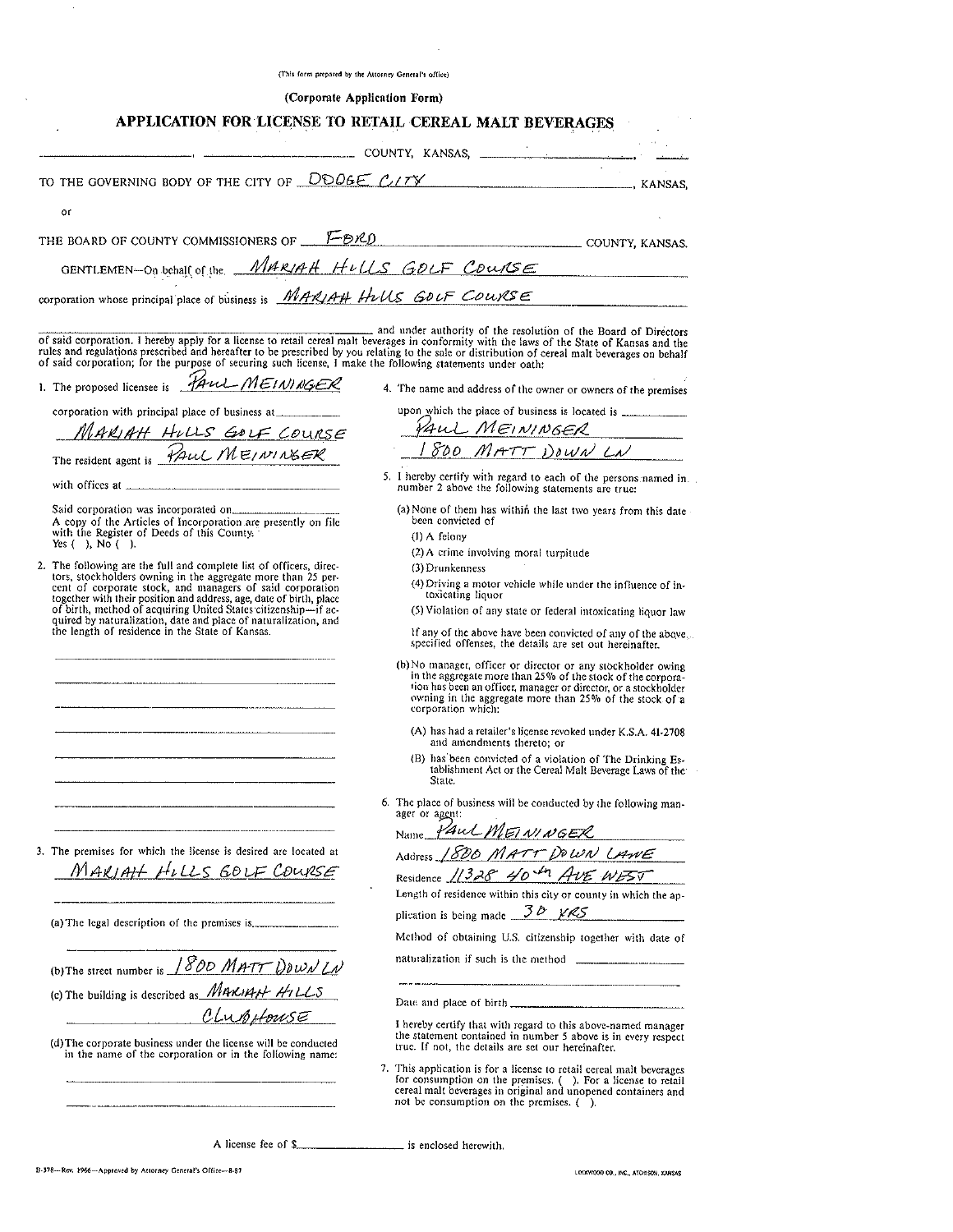|  |  |  | (This form prepared by the Attorney General's office) |  |
|--|--|--|-------------------------------------------------------|--|
|  |  |  |                                                       |  |

 $\hat{\mathcal{A}}$ 

(Corporate Application Form)

| Dodge City _______, ___ Ford ________________ COUNTY, KANSAS, ___June 13, __________,<br>TO THE GOVERNING BODY OF THE CITY OF Dodge City Manuscript Communication CANSAS,<br>or<br>THE BOARD OF COUNTY COMMISSIONERS OF Ford Ford COUNTY, KANSAS.<br>GENTLEMEN-On-behalf of the Love's Travel Stops & Country Stores, Inc.<br>corporation whose principal place of business is ___Love's Country Store #62<br>and under authority of the resolution of the Board of Directors<br>of said corporation. I hereby apply for a license to retail cereal malt beverages in conformity with the laws of the State of Kansas and the<br>rules and regulations prescribed and hereafter to be prescribed by you relating to the sale or distribution of cereal malt beverages on behalf<br>of said corporation; for the purpose of securing such license, I make the following statements under oath:<br>Love's Travel Stops &<br>4. The name and address of the owner or owners of the premises<br>1. The proposed licensee is Country Stores, Inc.<br>upon which the place of business is located is ______________<br>corporation with principal place of business at ____________<br>Love's Travel Stops & Country Stores, Inc.<br>Oklahoma City, OK Chambre City<br>P.O. Box 26210, Oklahoma City, OK 73126<br>The resident agent is <u>C.T. Corporation</u><br>5. I hereby certify with regard to each of the persons named in<br>number 2 above the following statements are true:<br>Said corporation was incorporated on 12/29/86<br>(a) None of them has within the last two years from this date -<br>been convicted of<br>A copy of the Articles of Incorporation are presently on file |  |
|---------------------------------------------------------------------------------------------------------------------------------------------------------------------------------------------------------------------------------------------------------------------------------------------------------------------------------------------------------------------------------------------------------------------------------------------------------------------------------------------------------------------------------------------------------------------------------------------------------------------------------------------------------------------------------------------------------------------------------------------------------------------------------------------------------------------------------------------------------------------------------------------------------------------------------------------------------------------------------------------------------------------------------------------------------------------------------------------------------------------------------------------------------------------------------------------------------------------------------------------------------------------------------------------------------------------------------------------------------------------------------------------------------------------------------------------------------------------------------------------------------------------------------------------------------------------------------------------------------------------------------------------------------------------------------------------|--|
|                                                                                                                                                                                                                                                                                                                                                                                                                                                                                                                                                                                                                                                                                                                                                                                                                                                                                                                                                                                                                                                                                                                                                                                                                                                                                                                                                                                                                                                                                                                                                                                                                                                                                             |  |
|                                                                                                                                                                                                                                                                                                                                                                                                                                                                                                                                                                                                                                                                                                                                                                                                                                                                                                                                                                                                                                                                                                                                                                                                                                                                                                                                                                                                                                                                                                                                                                                                                                                                                             |  |
|                                                                                                                                                                                                                                                                                                                                                                                                                                                                                                                                                                                                                                                                                                                                                                                                                                                                                                                                                                                                                                                                                                                                                                                                                                                                                                                                                                                                                                                                                                                                                                                                                                                                                             |  |
|                                                                                                                                                                                                                                                                                                                                                                                                                                                                                                                                                                                                                                                                                                                                                                                                                                                                                                                                                                                                                                                                                                                                                                                                                                                                                                                                                                                                                                                                                                                                                                                                                                                                                             |  |
|                                                                                                                                                                                                                                                                                                                                                                                                                                                                                                                                                                                                                                                                                                                                                                                                                                                                                                                                                                                                                                                                                                                                                                                                                                                                                                                                                                                                                                                                                                                                                                                                                                                                                             |  |
|                                                                                                                                                                                                                                                                                                                                                                                                                                                                                                                                                                                                                                                                                                                                                                                                                                                                                                                                                                                                                                                                                                                                                                                                                                                                                                                                                                                                                                                                                                                                                                                                                                                                                             |  |
|                                                                                                                                                                                                                                                                                                                                                                                                                                                                                                                                                                                                                                                                                                                                                                                                                                                                                                                                                                                                                                                                                                                                                                                                                                                                                                                                                                                                                                                                                                                                                                                                                                                                                             |  |
|                                                                                                                                                                                                                                                                                                                                                                                                                                                                                                                                                                                                                                                                                                                                                                                                                                                                                                                                                                                                                                                                                                                                                                                                                                                                                                                                                                                                                                                                                                                                                                                                                                                                                             |  |
|                                                                                                                                                                                                                                                                                                                                                                                                                                                                                                                                                                                                                                                                                                                                                                                                                                                                                                                                                                                                                                                                                                                                                                                                                                                                                                                                                                                                                                                                                                                                                                                                                                                                                             |  |
|                                                                                                                                                                                                                                                                                                                                                                                                                                                                                                                                                                                                                                                                                                                                                                                                                                                                                                                                                                                                                                                                                                                                                                                                                                                                                                                                                                                                                                                                                                                                                                                                                                                                                             |  |
|                                                                                                                                                                                                                                                                                                                                                                                                                                                                                                                                                                                                                                                                                                                                                                                                                                                                                                                                                                                                                                                                                                                                                                                                                                                                                                                                                                                                                                                                                                                                                                                                                                                                                             |  |
|                                                                                                                                                                                                                                                                                                                                                                                                                                                                                                                                                                                                                                                                                                                                                                                                                                                                                                                                                                                                                                                                                                                                                                                                                                                                                                                                                                                                                                                                                                                                                                                                                                                                                             |  |
|                                                                                                                                                                                                                                                                                                                                                                                                                                                                                                                                                                                                                                                                                                                                                                                                                                                                                                                                                                                                                                                                                                                                                                                                                                                                                                                                                                                                                                                                                                                                                                                                                                                                                             |  |
|                                                                                                                                                                                                                                                                                                                                                                                                                                                                                                                                                                                                                                                                                                                                                                                                                                                                                                                                                                                                                                                                                                                                                                                                                                                                                                                                                                                                                                                                                                                                                                                                                                                                                             |  |
| with the Register of Deeds of this County.<br>$(1)$ A felony                                                                                                                                                                                                                                                                                                                                                                                                                                                                                                                                                                                                                                                                                                                                                                                                                                                                                                                                                                                                                                                                                                                                                                                                                                                                                                                                                                                                                                                                                                                                                                                                                                |  |
| Yes $( )$ , No $( X )$ .<br>(2) A crime involving moral turpitude                                                                                                                                                                                                                                                                                                                                                                                                                                                                                                                                                                                                                                                                                                                                                                                                                                                                                                                                                                                                                                                                                                                                                                                                                                                                                                                                                                                                                                                                                                                                                                                                                           |  |
| 2. The following are the full and complete list of officers, direc-<br>(3) Drunkenness<br>tors, stockholders owning in the aggregate more than 25 per-                                                                                                                                                                                                                                                                                                                                                                                                                                                                                                                                                                                                                                                                                                                                                                                                                                                                                                                                                                                                                                                                                                                                                                                                                                                                                                                                                                                                                                                                                                                                      |  |
| (4) Driving a motor vehicle while under the influence of in-<br>cent of corporate stock, and managers of said corporation<br>toxicating liquor                                                                                                                                                                                                                                                                                                                                                                                                                                                                                                                                                                                                                                                                                                                                                                                                                                                                                                                                                                                                                                                                                                                                                                                                                                                                                                                                                                                                                                                                                                                                              |  |
| together with their position and address, age, date of birth, place<br>of birth, method of acquiring United States citizenship-if ac-<br>(5) Violation of any state or federal intoxicating liquor law                                                                                                                                                                                                                                                                                                                                                                                                                                                                                                                                                                                                                                                                                                                                                                                                                                                                                                                                                                                                                                                                                                                                                                                                                                                                                                                                                                                                                                                                                      |  |
| quired by naturalization, date and place of naturalization, and<br>the length of residence in the State of Kansas.<br>If any of the above have been convicted of any of the above<br>specified offenses, the details are set out hereinafter.                                                                                                                                                                                                                                                                                                                                                                                                                                                                                                                                                                                                                                                                                                                                                                                                                                                                                                                                                                                                                                                                                                                                                                                                                                                                                                                                                                                                                                               |  |
| (b) No manager, officer or director or any stockholder owing                                                                                                                                                                                                                                                                                                                                                                                                                                                                                                                                                                                                                                                                                                                                                                                                                                                                                                                                                                                                                                                                                                                                                                                                                                                                                                                                                                                                                                                                                                                                                                                                                                |  |
| in the aggregate more than 25% of the stock of the corpora-<br>tion has been an officer, manager or director, or a stockholder                                                                                                                                                                                                                                                                                                                                                                                                                                                                                                                                                                                                                                                                                                                                                                                                                                                                                                                                                                                                                                                                                                                                                                                                                                                                                                                                                                                                                                                                                                                                                              |  |
| owning in the aggregate more than 25% of the stock of a<br>corporation which:                                                                                                                                                                                                                                                                                                                                                                                                                                                                                                                                                                                                                                                                                                                                                                                                                                                                                                                                                                                                                                                                                                                                                                                                                                                                                                                                                                                                                                                                                                                                                                                                               |  |
| (A) has had a retailer's license revoked under K.S.A. 41-2708                                                                                                                                                                                                                                                                                                                                                                                                                                                                                                                                                                                                                                                                                                                                                                                                                                                                                                                                                                                                                                                                                                                                                                                                                                                                                                                                                                                                                                                                                                                                                                                                                               |  |
| and amendments thereto; or<br>(B) has been convicted of a violation of The Drinking Es-                                                                                                                                                                                                                                                                                                                                                                                                                                                                                                                                                                                                                                                                                                                                                                                                                                                                                                                                                                                                                                                                                                                                                                                                                                                                                                                                                                                                                                                                                                                                                                                                     |  |
| tablishment Act or the Cereal Malt Beverage Laws of the<br>State.                                                                                                                                                                                                                                                                                                                                                                                                                                                                                                                                                                                                                                                                                                                                                                                                                                                                                                                                                                                                                                                                                                                                                                                                                                                                                                                                                                                                                                                                                                                                                                                                                           |  |
| 6. The place of business will be conducted by the following man-<br>ager or agent:                                                                                                                                                                                                                                                                                                                                                                                                                                                                                                                                                                                                                                                                                                                                                                                                                                                                                                                                                                                                                                                                                                                                                                                                                                                                                                                                                                                                                                                                                                                                                                                                          |  |
| Name Brandon Kreger                                                                                                                                                                                                                                                                                                                                                                                                                                                                                                                                                                                                                                                                                                                                                                                                                                                                                                                                                                                                                                                                                                                                                                                                                                                                                                                                                                                                                                                                                                                                                                                                                                                                         |  |
| 3. The premises for which the license is desired are located at                                                                                                                                                                                                                                                                                                                                                                                                                                                                                                                                                                                                                                                                                                                                                                                                                                                                                                                                                                                                                                                                                                                                                                                                                                                                                                                                                                                                                                                                                                                                                                                                                             |  |
| 400 E. Wyatt Earp                                                                                                                                                                                                                                                                                                                                                                                                                                                                                                                                                                                                                                                                                                                                                                                                                                                                                                                                                                                                                                                                                                                                                                                                                                                                                                                                                                                                                                                                                                                                                                                                                                                                           |  |
| Length of residence within this city or county in which the ap-<br>Dodge City, KS 67801                                                                                                                                                                                                                                                                                                                                                                                                                                                                                                                                                                                                                                                                                                                                                                                                                                                                                                                                                                                                                                                                                                                                                                                                                                                                                                                                                                                                                                                                                                                                                                                                     |  |
|                                                                                                                                                                                                                                                                                                                                                                                                                                                                                                                                                                                                                                                                                                                                                                                                                                                                                                                                                                                                                                                                                                                                                                                                                                                                                                                                                                                                                                                                                                                                                                                                                                                                                             |  |
| (a) The legal description of the premises is <u>equal</u> containing<br>Method of obtaining U.S. citizenship together with date of                                                                                                                                                                                                                                                                                                                                                                                                                                                                                                                                                                                                                                                                                                                                                                                                                                                                                                                                                                                                                                                                                                                                                                                                                                                                                                                                                                                                                                                                                                                                                          |  |
| naturalization if such is the method $\frac{1}{1}$                                                                                                                                                                                                                                                                                                                                                                                                                                                                                                                                                                                                                                                                                                                                                                                                                                                                                                                                                                                                                                                                                                                                                                                                                                                                                                                                                                                                                                                                                                                                                                                                                                          |  |
| (b) The street number is 400 E. Wyatt Earp                                                                                                                                                                                                                                                                                                                                                                                                                                                                                                                                                                                                                                                                                                                                                                                                                                                                                                                                                                                                                                                                                                                                                                                                                                                                                                                                                                                                                                                                                                                                                                                                                                                  |  |
| (c) The building is described as <b>contained</b> as the building is described as <b>contained</b>                                                                                                                                                                                                                                                                                                                                                                                                                                                                                                                                                                                                                                                                                                                                                                                                                                                                                                                                                                                                                                                                                                                                                                                                                                                                                                                                                                                                                                                                                                                                                                                          |  |
| Concrete Block (2008)<br>I hereby certify that with regard to this above-named manager                                                                                                                                                                                                                                                                                                                                                                                                                                                                                                                                                                                                                                                                                                                                                                                                                                                                                                                                                                                                                                                                                                                                                                                                                                                                                                                                                                                                                                                                                                                                                                                                      |  |
| the statement contained in number 5 above is in every respect<br>(d) The corporate business under the license will be conducted<br>true. If not, the details are set our hereinafter.<br>in the name of the corporation or in the following name:                                                                                                                                                                                                                                                                                                                                                                                                                                                                                                                                                                                                                                                                                                                                                                                                                                                                                                                                                                                                                                                                                                                                                                                                                                                                                                                                                                                                                                           |  |
| 7. This application is for a license to retail cereal mait beverages<br>Love's Country Store #62                                                                                                                                                                                                                                                                                                                                                                                                                                                                                                                                                                                                                                                                                                                                                                                                                                                                                                                                                                                                                                                                                                                                                                                                                                                                                                                                                                                                                                                                                                                                                                                            |  |
| for consumption on the premises. (). For a license to retail<br>cereal malt beverages in original and unopened containers and<br>not be consumption on the premises. $(X, \cdot)$ ,                                                                                                                                                                                                                                                                                                                                                                                                                                                                                                                                                                                                                                                                                                                                                                                                                                                                                                                                                                                                                                                                                                                                                                                                                                                                                                                                                                                                                                                                                                         |  |

A license fee of **s**  $125.00$  is enclosed herewith.

B-378-Rev. 1966-Approved by Attorney General's Office-8-87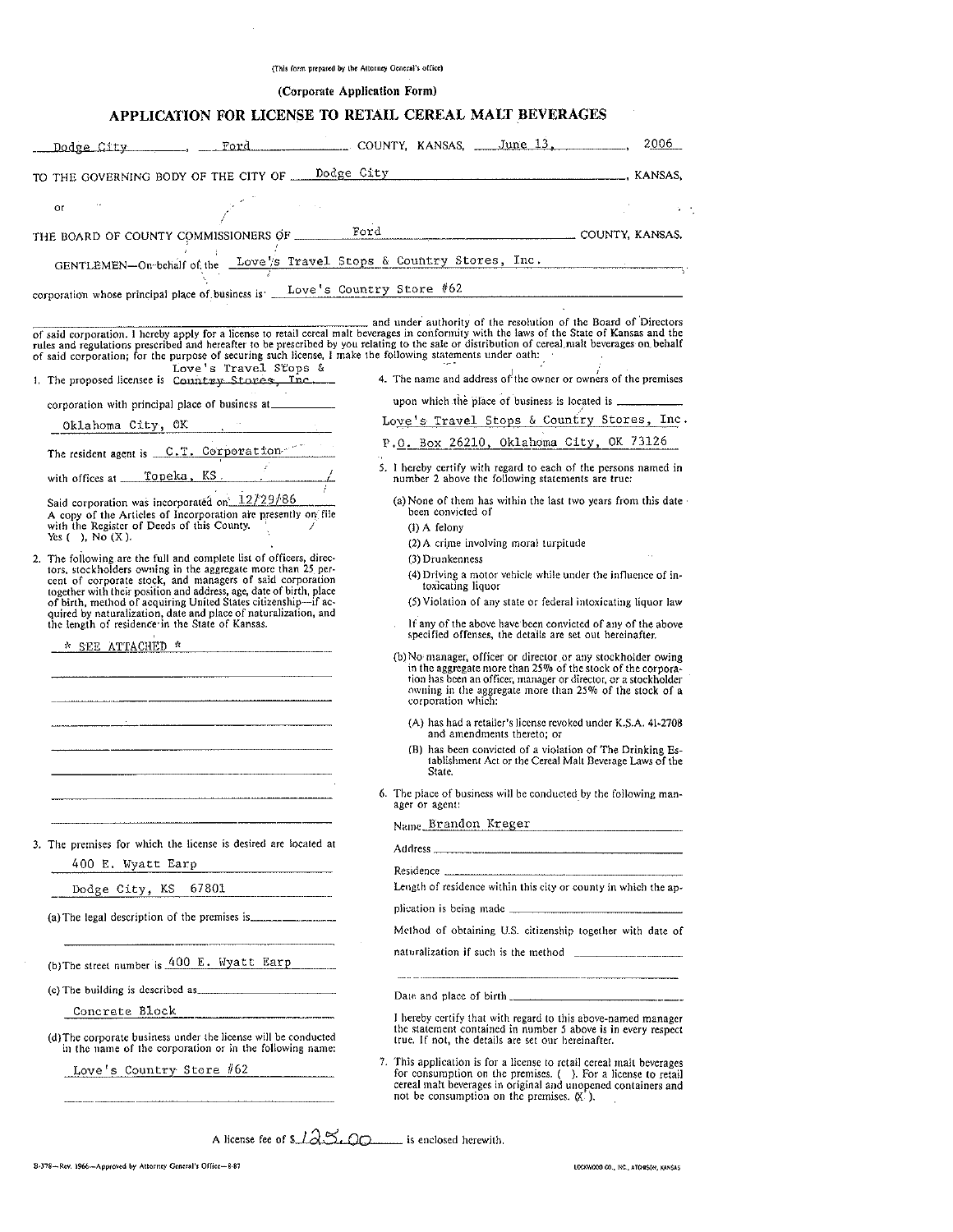# *Memorandum*

June 27, 2006

| TO: | Jeff Pederson, City Manager |  |
|-----|-----------------------------|--|
|     |                             |  |

FROM: Joseph E. Finley, P.E., Director of Public Works

RE: 14<sup>th</sup> Ave. Reconstruction (Comanche to US50) - ST 0508

Attached for you review and signature are three copies from BHC regarding additional compensation for the work they preformed outside the original scope of the contract.

During the course of design and review of various submitted plans to City staff, we requested BHC modify the plans to accommodate several business entrances that we felt would be adversely affected by the recommended design. This required some additional survey and design work to modify the street sections and storm drainage system. After reviewing the initial storm drainage improvements, staff requested that the plans be altered in an effort to reduce and redirect the flow that currently flows down the backside of homes adjacent to  $14<sup>th</sup>$  Ave. We felt that this modification would benefit the area and redirect the flow in a matter that would reduce flooding concerns and improve the flow in the channel. In addition, the size of the pipe in structures would have required that the tree line along  $14<sup>th</sup>$  Ave. also be removed. It is not typical to place the storm pipe in structures into the road system. However, we felt that this was a better design that would also allow the mature trees to stay in place and provide a buffer between the neighborhood and the street and not require the replanting of the trees. This change also requires some additional survey and design review by structural engineer and modifications to the plans. BHC also spent some additional time and design work to modify the DCC access to accommodate the various changes requested by the college.

Once the final layout was determined, staff requested that BHC also incorporate into their design the installation of a sanitary sewer along the west side of 14<sup>th</sup> Ave. to accommodate the residents north of Hi St. and south of Soule Ave. that currently are not served by City Sewer. With the widening of a section of  $14<sup>th</sup>$  Ave. in this area, it is important to install the sewer line as a part of this project, as there would be no right of way left once we are done widening the road way.

The additional compensation requested is \$18,470, this will bring the total design fees to \$91,370 or 2.8% of the anticipated construction cost. Typically we see fees for this type of design in the 8-12% range. As staff directed BHC to perform these additional tasks, we would recommend approval of the additional compensation as submitted. Should you have any questions please let me know.

 $\overline{a}$  , and the contribution of the contribution of the contribution of the contribution of the contribution of  $\overline{a}$ 

JF/jlg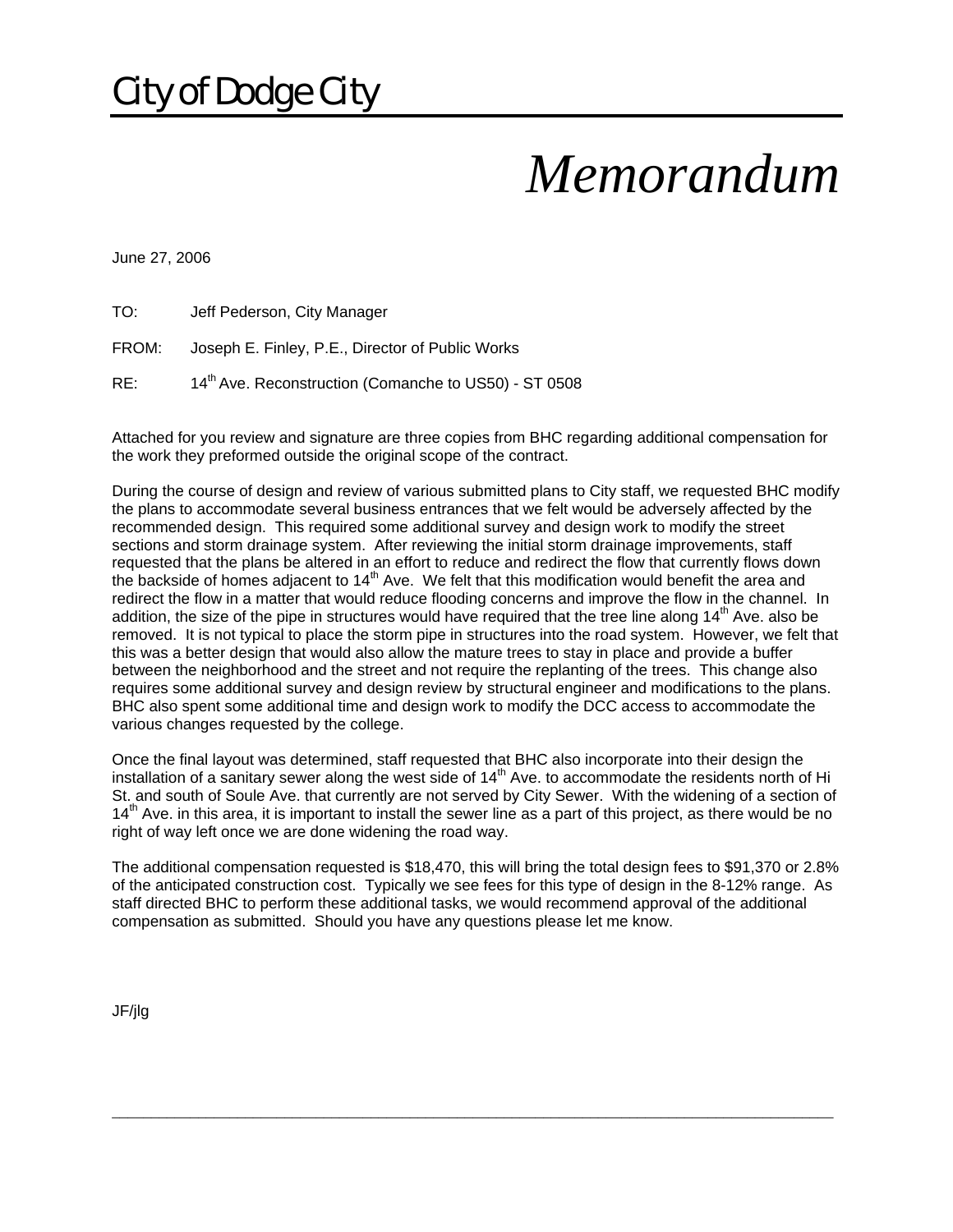

June 20, 2006

Mr. Joe Finley, P.E. Director of Public Works City of Dodge City  $8062<sup>nd</sup>$  Avenue Dodge City, Kansas 67801-0880

Re:  $14<sup>th</sup>$  Avenue Improvements (Comanche to US 50) Additional Design and Plan Preparation

Dear Mr. Finley:

The purpose of this letter is to request compensation for additional design services rendered on the above referenced project. As you know, the scope of this project has grown significantly from the initial pavement rehabilitation project that we originally discussed. During the course of the initial design, we were asked to perform additional design services for improvements to the 14<sup>th</sup> Avenue project as itemized in the attached estimate.

Rather than delay the project we have continued working in good faith to provide these additional services and absorb it in our current services contract. However, now that we are nearing the end of our services on this project we have exceeded our current design fee and must request this additional compensation. For this additional work, we are requesting additional compensation. A summary of our current and requested design fees are shown below. The proposed total design fee of \$91,370 amounts to approximately 2.8% of the anticipated construction cost of \$3.2 million.

| \$56,500 |
|----------|
| \$6,700  |
| \$9,700  |
| \$72,900 |
| \$18,470 |
| \$91,370 |
|          |

Best regards,

APPROVED:

 $(date)$ CITY OF DODGE CITY, KS

Brungardt Honomichl & Company, P.A.

Kevin Honomichl, P.E. President

By:

Attachment

Brungardt Honomichl & Company, P.A.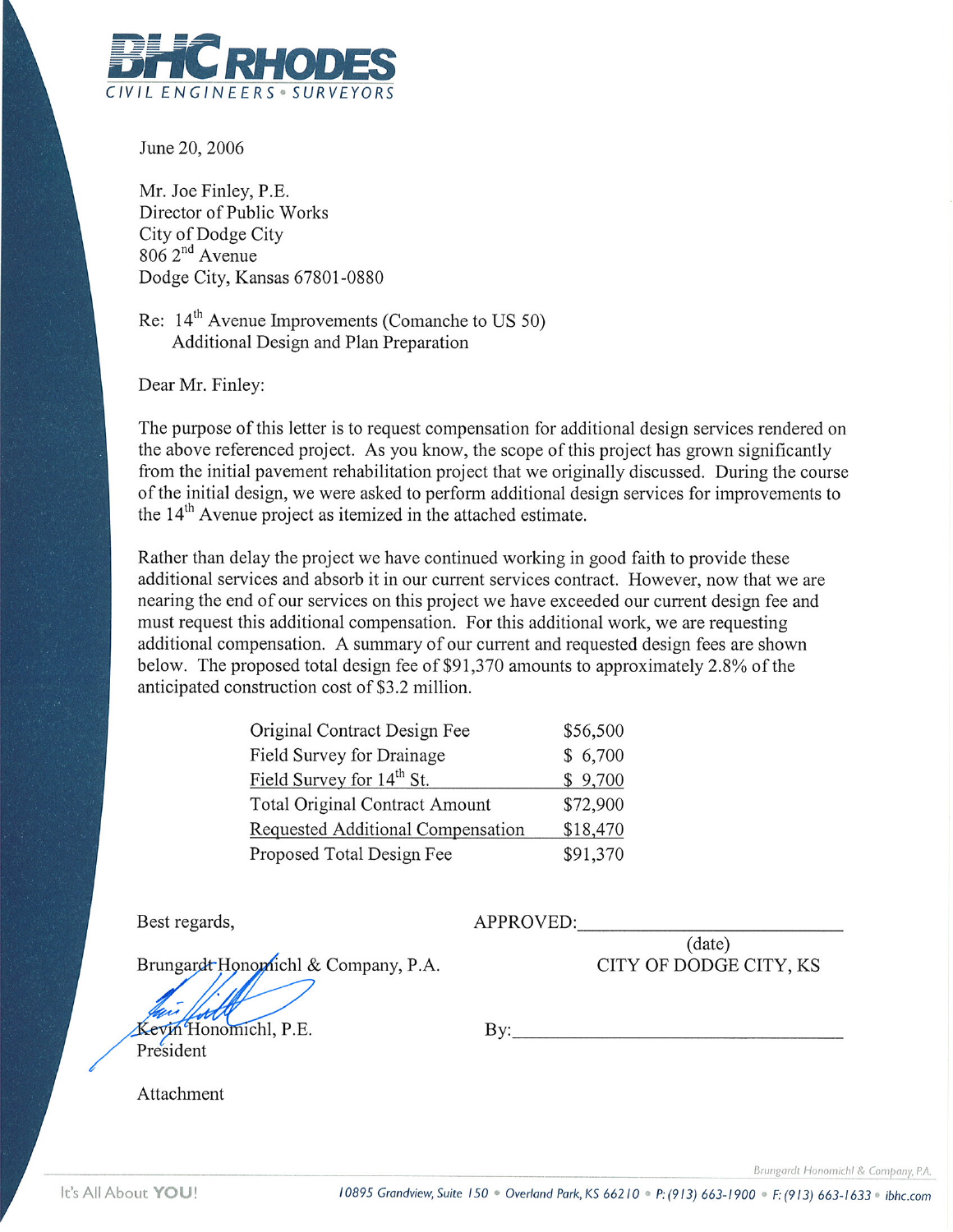#### ORDINANCE NO. 3413

#### AN ORDINANCE PROVIDING FOR THE APPROVAL, TRANSFER AND ASSIGNMENT OF AN ELECTRIC FRANCHISE AS PROVIDED IN ORDINANCE NO.  $3074:$

WHEREAS, on January 17, 1994, the City granted a franchise agreement (the "Franchise Agreement") to Aquila, Inc. ( $f/k/a$  UtiliCorp United Inc.)  $d/b/a$  Westplains Energy (the "Company") as Ordinance No. 3074;

WHEREAS, Aquila, Mid-Kansas Electric Company ("MKEC"), Sunflower Electric Power Corporation ("Sunflower"), and the six rural electric cooperatives members of each of MKEC and Sunflower the "Members") are parties to that certain Asset Purchase Agreement dated as of September 21, 2005 (the "Asset Purchase Agreement"), by which Aquila has agreed to transfer, assign and sell to MKEC, and MKEC has agreed to assume, substantially all of the assets and obligations of Aquila constituting the electric utility business conducted by Aquila that serves customers in the State of Kansas (collectively, the "Business"), including without limitation all of Aquila's right, title and interest in, to and under the Franchise Agreement and its plant, facilities, system and operation located in Dodge City;

WHEREAS, following the acquisition of the Business by MKEC, MKEC, Sunflower and the Members desire to consider the transfer and assignment of the electric generation and transmission assets and obligations of the Business to Sunflower, and the transfer and assignment of the electric distribution assets, obligations and operations of the Business to the various Members, or a subsidiary thereof, including the transfer and assignment of the electric distribution assets, obligations and operations of the Business located in Dodge City to the Victory Electric Cooperative Association, Inc. ("Victory");

WHEREAS, the City has determined that each of MKEC, Sunflower, and Victory is, individually, suitable to carry out the Company's obligations under the Franchise Agreement;

#### NOW, THEREFORE, BE IT ORDAINED BY THE GOVERNING BODY OF THE CITY OF DODGE CITY:

SECTION 1. That the City Commission hereby approves and consents to the transfer, assignment and sale of the Business by Aquila to MKEC, including without limitation all of Aquila's right, title and interest in, to and under the Franchise Agreement and in and to its electric plant, facilities, system and operation located in Dodge City, effective as of the Effective Time (as defined in the Asset Purchase Agreement) which Effective Time shall not be later than 180 days from the date of the City's approval of this Ordinance; Provided further that within 30 calendar days following the Effective Time Aquila and MKEC will provide written notice of the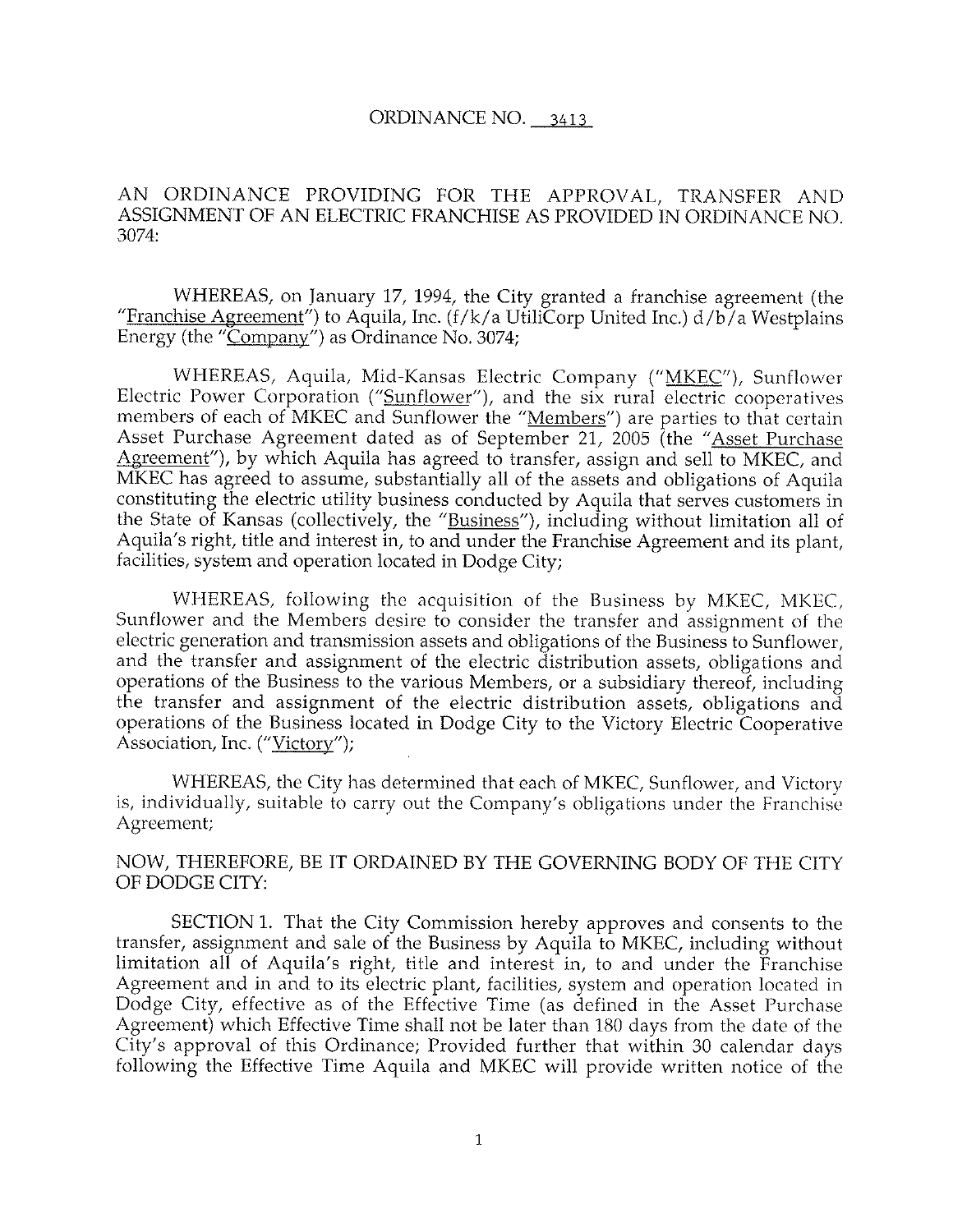successful closing of the Asset Purchase Agreement and MKEC's acceptance of the Franchise Agreement obligations as the assignee under the Franchise Agreement.

SECTION 2. That subject to the provisions set forth herein, the City Commission hereby approves and consents to, for all purposes under the Franchise Agreement, (1) the transfer and assignment by MKEC of the electric generation and transmission assets, obligations and operations of the Business, including the electric generation and transmission assets and operations in Dodge City, to Sunflower, and (2) the transfer and assignment by MKEC of the electric distribution assets, obligations and operations of the Business to the various Members, including the transfer and assignment by MKEC of the electric distribution assets, obligations and operations of the Business located in Dodge City to Victory, in each case effective upon the date specified in written notice by MKEC to the City; Provided, however, that in the event of the transfer and assignment to Victory Electric by MKEC, the customers of Victory Electric within the limits of the City of Dodge City shall be entitled to all of the incidents of membership provided in the Bylaws of Victory Electric including, but not limited to, the provisions of Article IV, Section 2 of the By-Laws regarding representation on the Board of Trustees by inclusion in a district or districts which elect a member or members to the Board of Trustees; Provided further, that the procedures adopted and implemented by Victory to facilitate the above described representation shall be subject to the prior approval of the city manager as a condition precedent to the approval and consent of the City as set forth in (2) above of this Section 2, which approval shall not be unreasonably withheld.

SECTION 3. That the City Commission hereby directs the City Clerk to send written notice of the City Commission's approval to the Company and to MKEC and to obtain from the Company and MKEC their written approval and acceptance of the duties, obligations, terms and conditions as set out in the Franchise Agreement and this Ordinance.

SECTION 4. That this Ordinance is adopted this 3<sup>rd</sup> day of July, 2006, and shall become effective upon the date of publication in official city paper.

**Jim Sherer, Mayor** 

ATTEST:

Nannette Pogue, City Clerk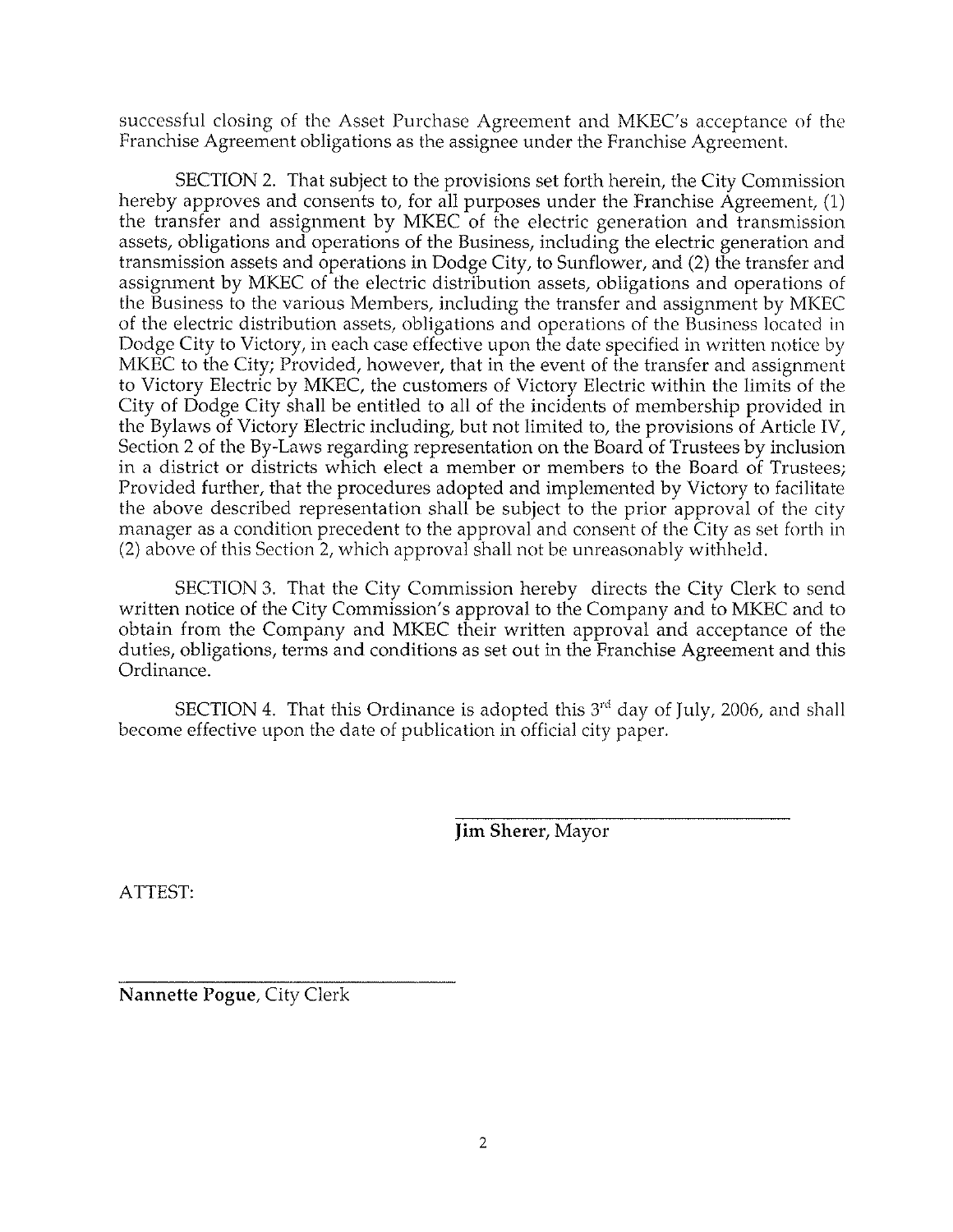## Memorandum

**To:** Jeff Pederson

**From:** Nannette Pogue

**Date:** 6/29/2006

**Re:** Suspension of Cereal Malt Beverage Licenses and Liquor Store License

 Recently 5 Businesses or employees of businesses were convicted in Municipal Court of selling alcohol to minors. The City of Dodge City Code says that any one convicted of a violation of the code, the license will be suspended for one week. This is in the Cereal Malt Beverage statute. The Liquor statute states that any violation of the code may result in the suspension of the license.

Approximately 5 years ago, these suspensions were routinely given for anyone convicted of "Sale of Alcohol to a Minor". In the past few years, if any convictions were made, the information has not been relayed to the City Manager's office, so that suspension could be passed down by the City Commission. With the newly established "Underage Alcohol Abuse Program", priority has been given to making sure that minors are not able to buy alcohol. So, the Police Department is once again aggressive in checking on local businesses. Recently, as the attached memo states, five businesses have been convicted of "Selling Alcohol to Minors". To continue to relay the seriousness of the offense, we are asking the City Commission to suspend the Cereal Malt Beverage License of Wal Mart, Convenience Plus, Presto and Tianguis Market, and to suspend the Liquor License of South Side Liquor for 5 days. It is recommended that this suspension be enacted July  $10 - 14$ , 2006.

Notifications of the meeting in which this will be discussed were sent to the 5 businesses.

If you have any questions or wish additional information, please let me know.

### CONFIDENTIAL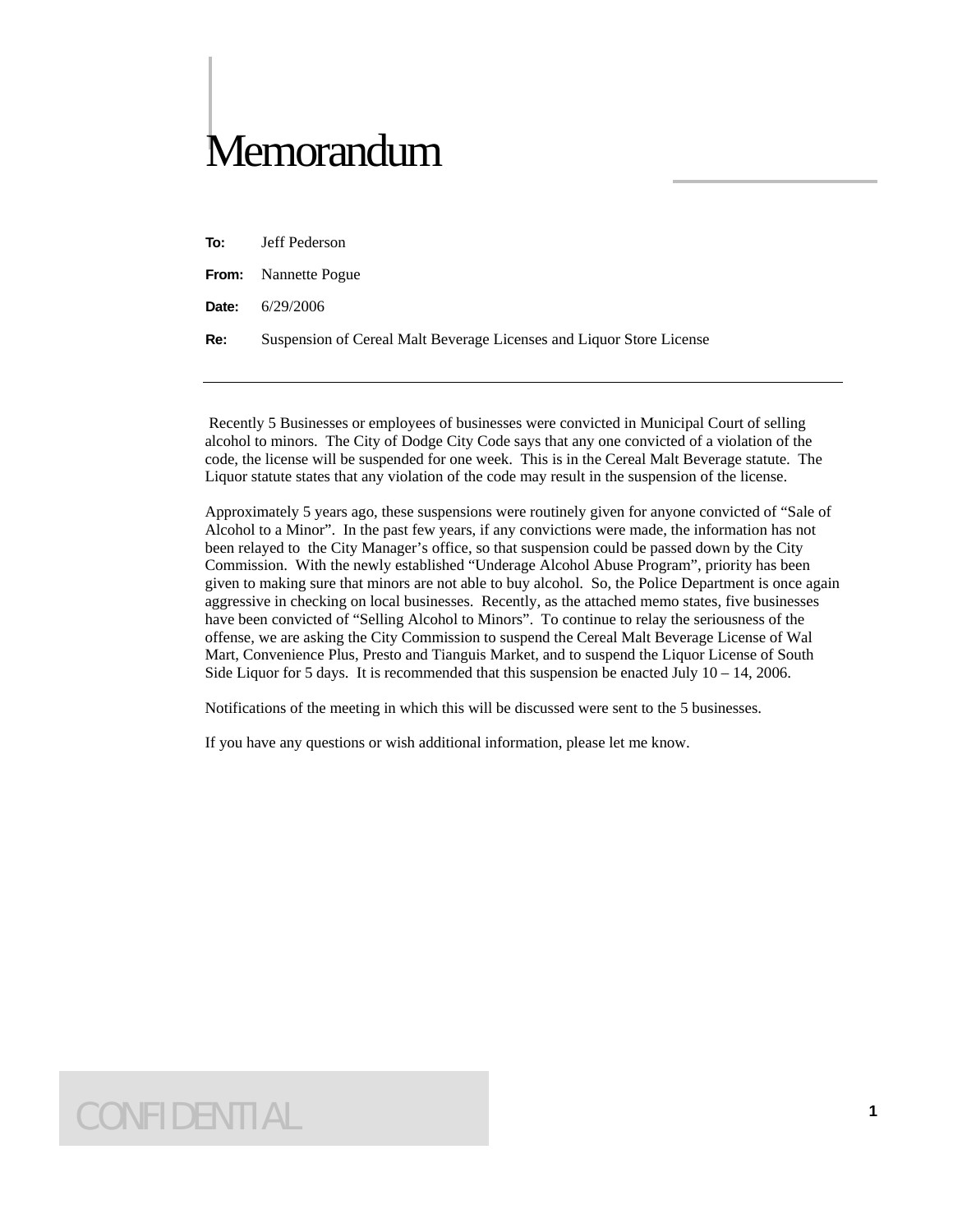June 26, 2006

To: Jeff Pederson Nannette Pogue

From: John K. Ball

RE: Suspension of License for local businesses

On April 29, 2006 officers of the Dodge City Police Department in conjunction with agents from Kansas Alcohol Beverage and Control conducted an operation at local businesses selling alcoholic beverages. This operation was part of the Department's JUDGE program (Juvenile Underage Drinking Group Education / Enforcement) intended to curtail the use of alcohol by underage individuals per Kansas statute. Underage individuals were teamed with law enforcement agents and checked local businesses to determine if they would sell alcoholic beverages to the minor. Six local businesses sold to the minors. At this time, five have pled guilty to the offense and one is pending trial.

Per the Code of the City of Dodge City, the governing body has the authority to suspend the license of a business that violates any provisions of the City Code, including sale to a minor (3- 209 and 3-311). It is the request of the Police Department that the following businesses be suspended for a period of one week as a result of the conviction for sale to a minor.

- 1. Wal Mart 1905 14th
- 2. Convenience Plus 2501 Central
- 3. Presto 2615 E. Trail
- 4. Tianguis Market 512 S. 2nd
- 5. South Side Liquor 710 S. 2nd

John K. Ball Chief of Police